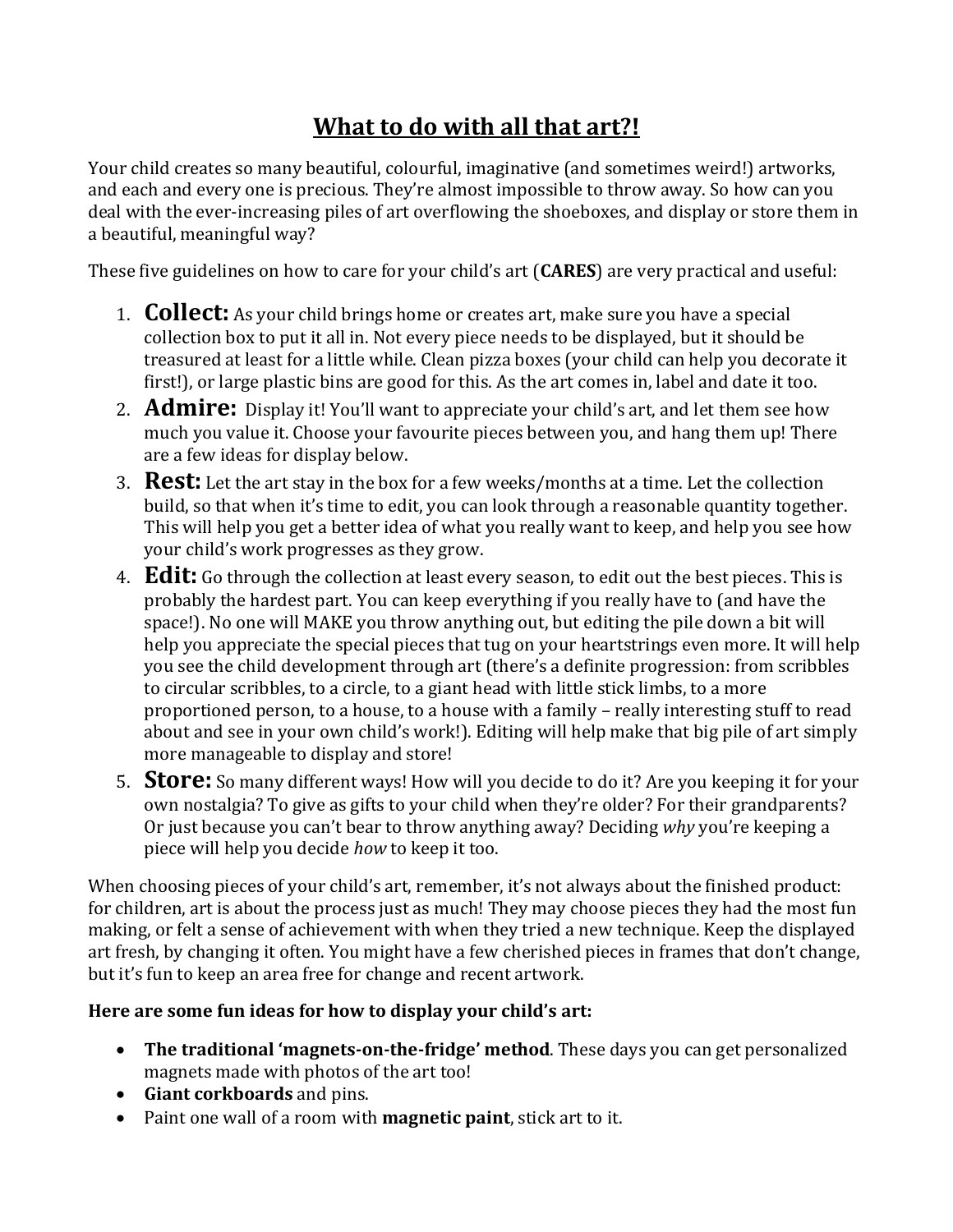- **Grid frame:** Cut a square from the most interesting sections of each piece tack it into an ever-rotating grid of art 'squares.' This way you can keep a little from each painting on view.
- **Mosaic collage.** Similar to above, but a little freer vary the shapes and sizes of the bits you cut out, and glue them to a large sheet of card. Start in the middle and work out – when the card is completely covered, you can start again!
- **Frame pieces.** Re-paint thrift store frames of different sizes and widths the same color, and hang several pieces at a time on one wall.
- **Hanging banners.** Create a hanging banner across one wall of the room with string/yarn and colorful fabric shapes and clothespins. Have extra clothespins, and attach the art to it along the way.
- **Digital Photo Frames** Take photos of the art with a digital camera, load them into a digital frame, and set it to rotate the pictures every minute or so.

After gathering all the art, and displaying certain pieces for a while, it's time to do the big edit. You might want to do this when your child is in bed, because they will want to keep EVERYTHING. Good luck! You can edit the pile into different stacks:

- **Definite keepers, in their entirety.**
- **Art that you'd like to keep sections of – you could cut out smaller pieces to keep.**
- **Art you don't mind cutting up or re-purposing.**
- **Art you can bring yourself to say goodbye to.**

So now you have sorted through all the art, what to do with it? I hope you find these ideas useful:

**Gift it:** Send artwork to relatives and friends as presents.

**Reuse it:** You might not want to re-purpose the very best pieces, but there are still some lovely pieces that would be a shame to just toss out!

- Recycle drawings and paintings as **gift-wrap**. You can even re-draw over the top!
- Cut colorful sections into shapes to use as **gift tags or labels**.
- Cut and paste them into **calendars,** or draw or print a calendar over the top of the art.
- Cut a stack of the same sized pieces, punch a hole through the top, and thread some yarn though to make a loop. Hang it from a hook near the fridge, and use it as a tear-through **notebook** for grocery lists, or near a phone for message taking.
- Bring a stack of light-coloured drawings or plainer paintings to the local print shop, and for \$2 or \$3, they will professionally bind them together for you. You can reuse the 'book' as a **colouring and drawing book**, or a notebook.

## **Digitalize it:**

- Take photos of each artwork with a digital camera.
- Take the occasional photo of your child creating it, or holding it too.
- Make photo books of the art, one for each year, using free online sites such as shutterfly.com or Picaboo.com. These sites allow you to make customized calendars, cards, invitations, labels etc. using your own photos too.